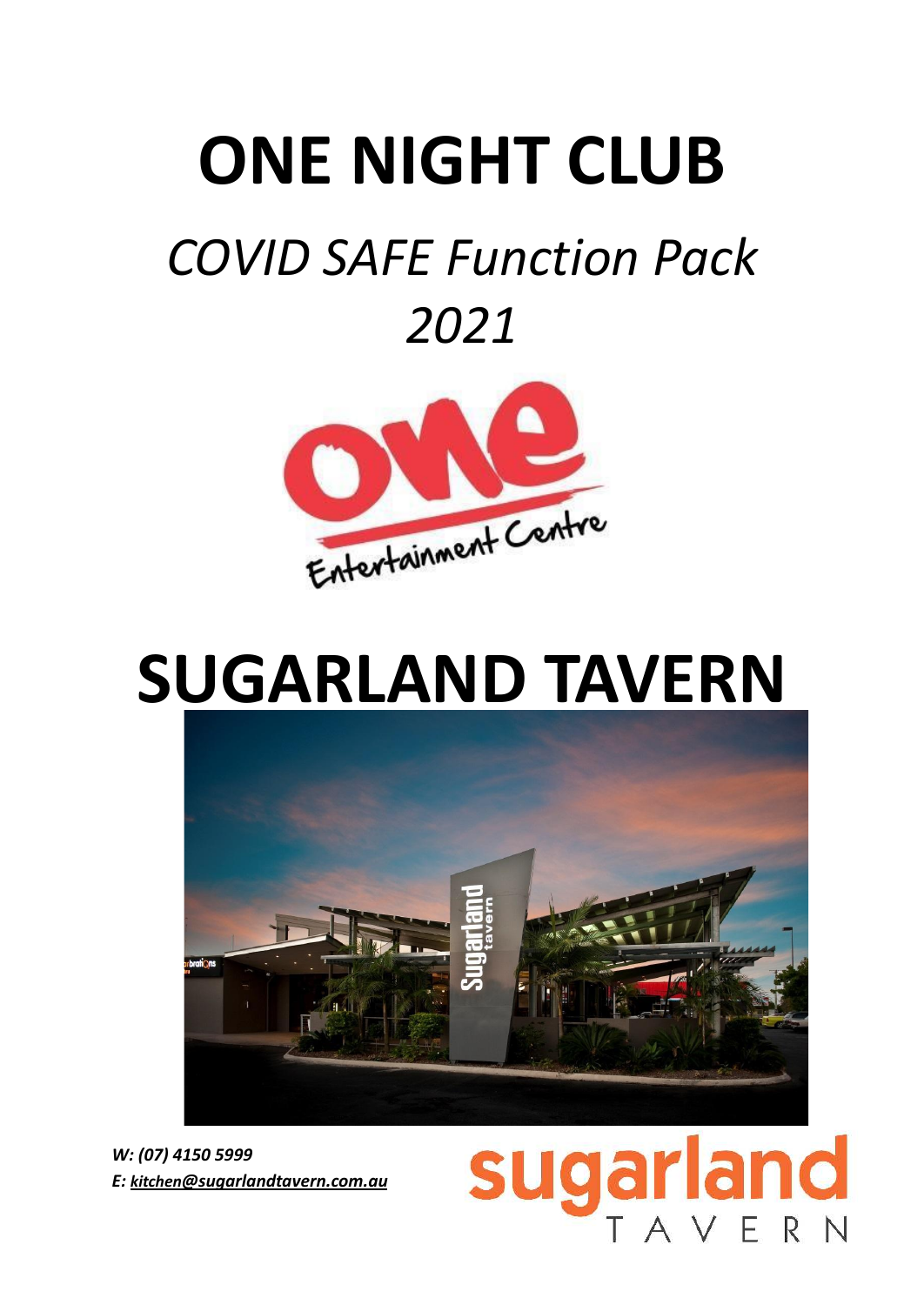



One Entertainment Centre is a multi-level venue that was renovated and refurbished in late 2011 with the sole purpose for entertaining.

One Entertainment Centre has a dance floor central to the two levels – walk up to the dance floor from the ground level or walk down to the dance floor from the first floor.

An upper dance floor can be used

as a stage and has been used for large acts such as Australia's most well-known DJ's Bombs Away and Timmy Trumpet, and most recently we have hosted the Sydney Hotshots, Australia's number one male review show.

A DJ Booth is to one side of the Upper level, overlooking the Dance floor with views to the whole venue.

The Venue Consists of Two (2) Bars, an Outdoor Smoking Area, Male & Female Toilets (on First / Ground Level)

It is an Ideal venue for hosting, Hens, Bucks, Engagement Parties, Birthdays (EXCLUDING 18<sup>TH</sup> BIRTHDAYS AND UNDER STRICT CONDITIONS FOR 21<sup>ST</sup> BIRTHDAYS), Staff Parties, Christmas Parties, Wedding Receptions & Cocktail themed parties.

*Some functions may require all drinks to be poured in plastic with the exceptions of premix cans and stubbys of any kind and wine. The manager will confirm prior to the event.*

> *All Food is required to be ordered (with dietary requirements noted) a minimum 14 days prior to function.*

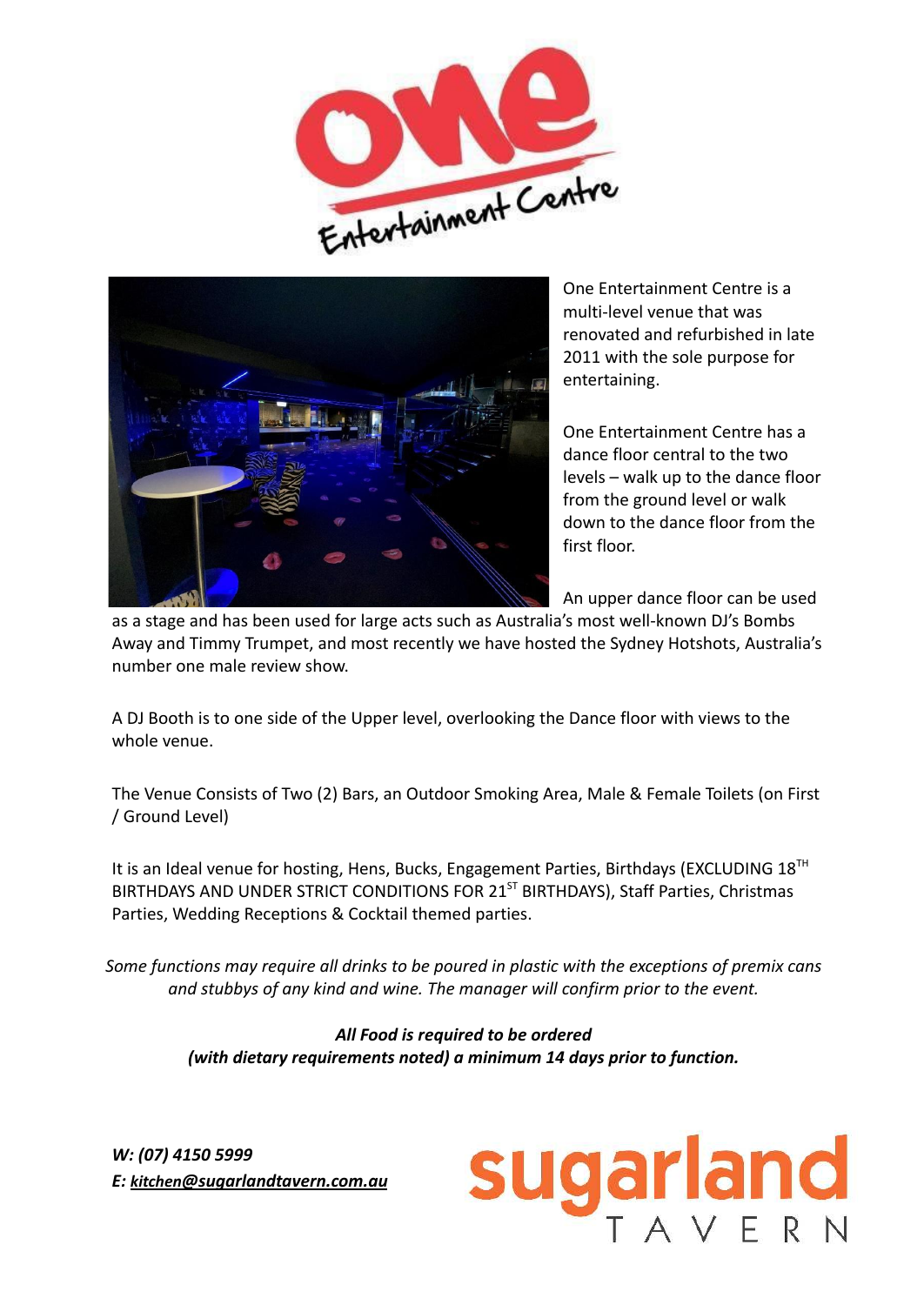## **Platter Menu**

#### *Platters serve approximately 10 people*

#### *Advise Staff of any Dietary Requirements 7 days PRIOR to Function*

| <b>Bread &amp; Dips</b>                                                                                               |      |
|-----------------------------------------------------------------------------------------------------------------------|------|
| Selection of crisp breads, garlic & pizza bread served w homemade dips                                                |      |
| <b>Sandwich Platter</b>                                                                                               | S45  |
| Standard white bread sandwiches with variations of ham, chicken, egg, salami and salad                                |      |
| <b>Aussie Platter</b>                                                                                                 | \$55 |
| Assorted mini quiches, beef party pies, sausage rolls & Pasties                                                       |      |
| <b>Oriental Platter</b>                                                                                               | S60  |
| Crispy chicken wings, fried prawns, vegetable spring rolls w sweet chili sauce, crispy wontons &<br>fried beef strips |      |
| <b>Seafood Platter</b>                                                                                                | \$80 |
| Beer battered fish bites, garlic butter prawns. Kilpatrick ovsters & Smoked Salmon, salt & pepper                     |      |

Beer battered fish bites, garlic butter prawns, Kilpatrick oysters & Smoked Salmon, salt & pepper calamari, Torpedo Prawns

Smoked Chicken. Meatlovers, Margherita, Supreme, Garlic & 3 Cheese (gluten free bases available)





*W: (07) 4150 5999 E: kitchen[@sugarlandtavern.com.au](mailto:kitchen@sugarlandtavern.com.au)*

# Sugarland

#### **Pizzas**  $\frac{1}{2}$  \$12-\$20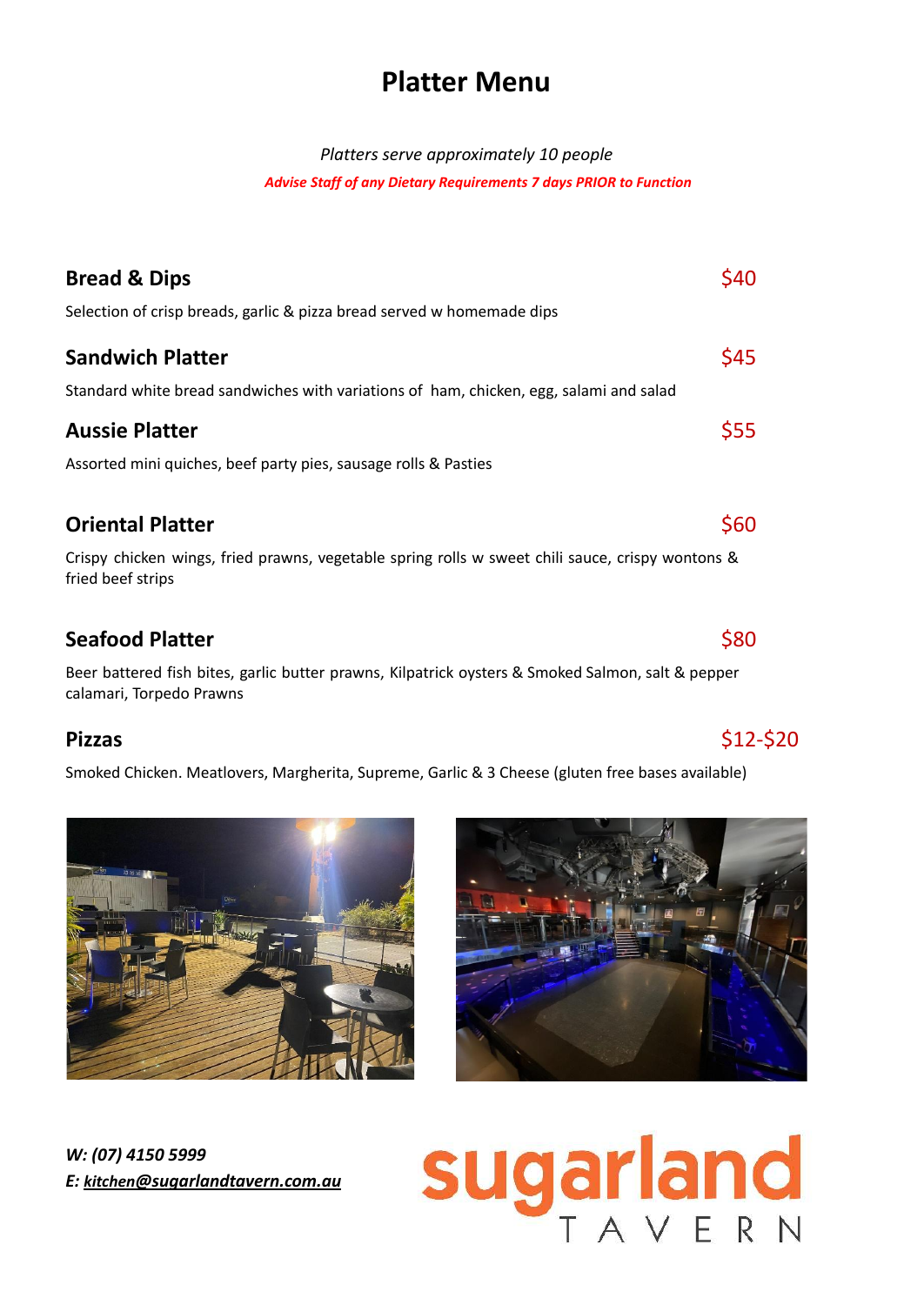# **ONE NIGHT CLUB**

## **Whole Venue Hire Package - \$800**

## **Hire Includes:**

- Two (2) Bars fully staffed
- DJ (Our In House DJ must be present at ALL times)
	- **•** Security
	- Dance Floor
- Spacious DOSA (designated outdoor smoking area)
- **400** Persons Permitted In Venue Following COVID-19 Rules of one person per 2 square meters.

# **Downstairs Hire Package - \$500**

## **Hire Includes:**

- One (1) Bar fully staffed
- DJ (Our In House DJ must be present at ALL times)
	- **•** Security
	- Dance Floor
- Spacious DOSA (designated outdoor smoking area)
- **230** Persons Permitted Downstairs Following COVID-19 Rules of one person

per 2 square meters.

Sugarland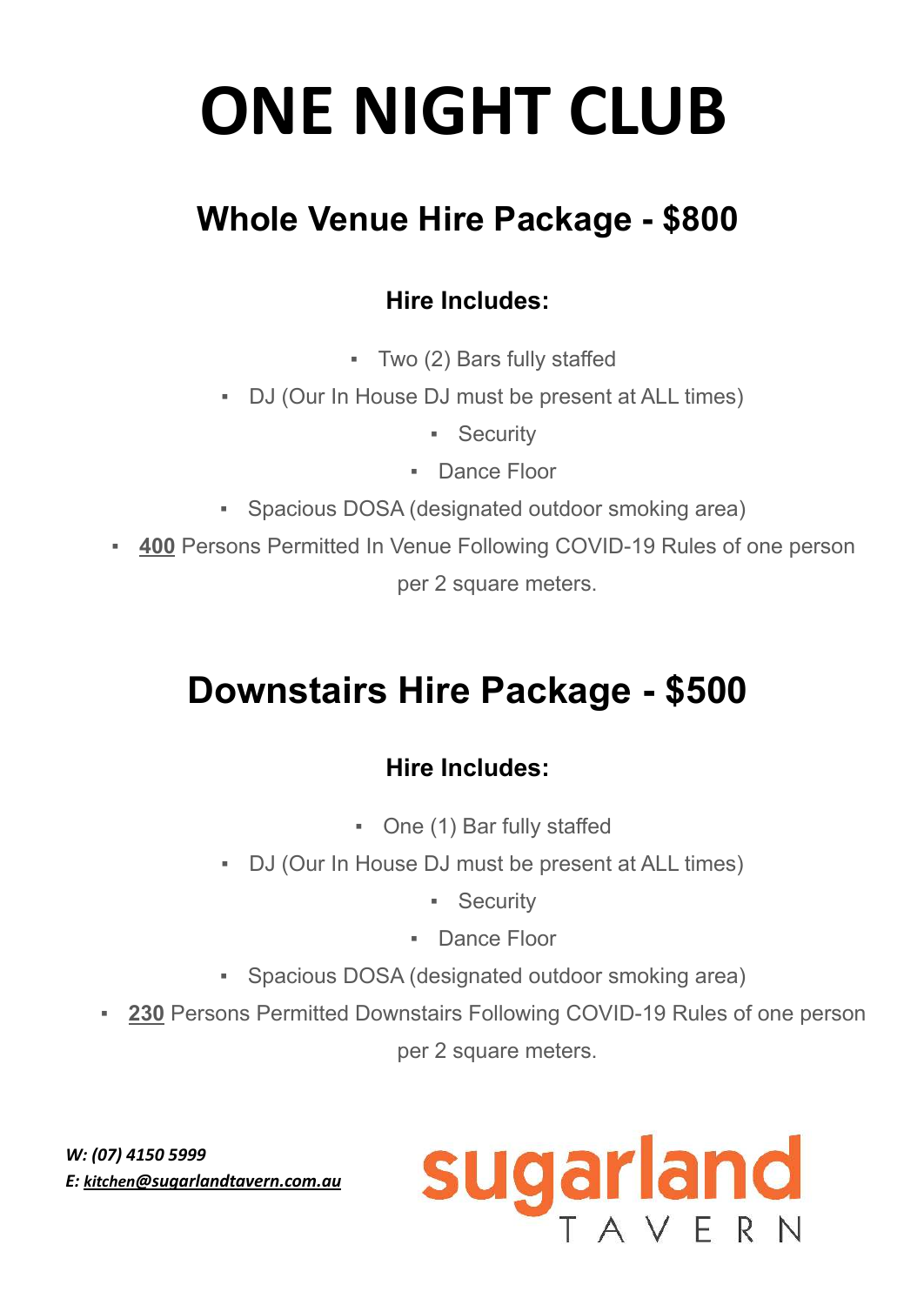### **FUNCTION & EVENT TERMS AND CONDITIONS**

#### **Confirmation & Payment (if applicable)**

A booking is confirmed by signing the Terms & Conditions Form and forwarding the requested deposit within three (3) days of receiving this documentation. If the Terms & Conditions Form and requested deposit are not received within this timeframe, management reserves the right to cancel the booking and allocate the space for another function.

A deposit of \$250 is to be paid to confirm your date and the function space. For functions held in November and December,

50% of the estimated function charge is required as a deposit.

Deposits can be paid by credit card, cash, EFTPOS or Cheque (pending approval). A 1.5% surcharge applies to all credit card transactions.

Final numbers, menu, beverage details and room setup are required a minimum of fourteen (14) days prior to the function. The Sugarland Tavern is required to purchase catering for the confirmed attendance numbers and/or minimum numbers specified. Please note, you will be charged for the confirmed numbers or actual attendance, whichever is greater.

The balance of the estimated value of the function must be paid a minimum of two (2) days prior to the function. Full payment for the bar tab maybe made prior to or upon immediate conclusion of the function or by prior arrangement with Management. Company or personal cheques will not be accepted without approval from Management.

#### **One Nightclub Hire**

The One Nightclub incurs a room hire fee of \$500 for Downstairs and \$800 for the whole venue. This includes: bar staff, House DJ, cleaning costs, table cloths (Black or White), Tea & Coffee table and standard furniture set up. Larger functions however where furniture is required to be sourced will be responsible for the payment of said hired furniture – Quotes will be obtained prior to ensure all parties understand what is being charged.

#### **Cancellations**

Notification of a cancellation must be in writing to receive a refund of any prior monies paid. If you decide to cancel your function, the following conditions apply:

- Thirty (30) days or more, deposit refunded in full.
- Between thirty (30) and eight (8) days, 25% deposit is forfeited.
- Seven (7) days or less, 100% deposit is forfeited.
- No refund will be given for function cancellations during November and December.

#### **Decoration & Theming**

If you would like to undertake your own decorating, access to the nightclub can be arranged with our Functions Coordinator. Table scatters and glitter need prior approval before use. The client is liable for any damages incurred during your function and set up period.

Theme nights and dress up parties are to be approved by our Functions Coordinator at least 7 days before the function to ensure costumes meet the required dress code standards.

#### **Dress Code**

A strict dress code policy applies and is to be followed by clients and their respective guests. Failure to comply with this policy may result in being evicted from specific areas of the Hotel. No thongs, singlets or industrial work wear are permitted after 9pm each night.

#### **Entertainment & Equipment**

Management does not accept responsibility for damage or loss of any property left on the premises prior to, during or after a function. Please advise our Functions Coordinator of any deliveries being made for your function and safe storage will be arranged.

Any damage caused to the hotel property of fittings during a function is the financial responsibility of the client. Use of walls

**gariand** 

#### *W: (07) 4150 5999*

*E: kitchen[@sugarlandtavern.com.au](mailto:kitchen@sugarlandtavern.com.au)*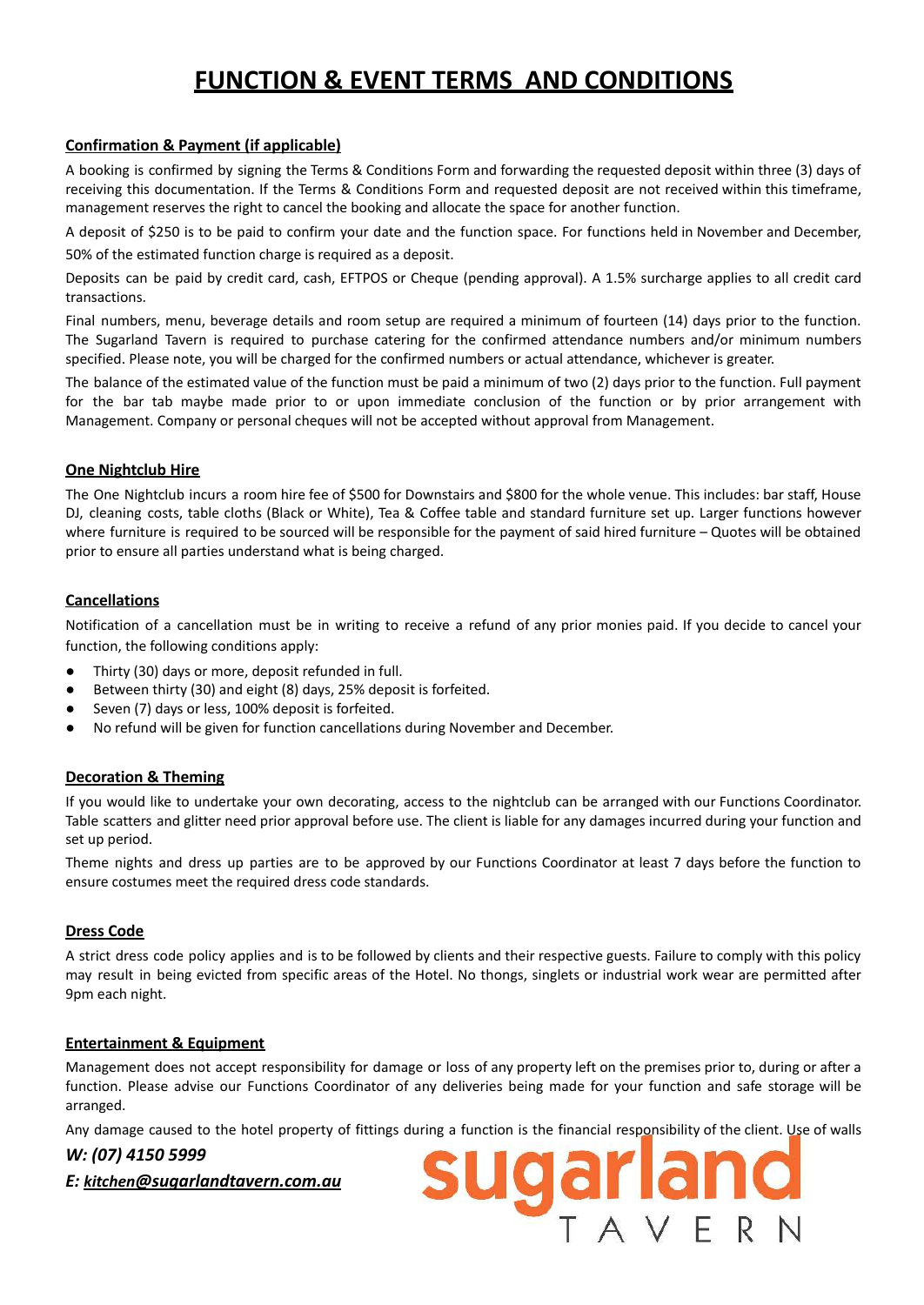for display material is okay however NO nails, staples, pins/tacs or tape attachment to floors or ceiling, this is not permitted.

Any extra entertainment must be approved by the general manager.

#### **Venue Access & Curfew**

All functions will be issued with an approximate curfew time for guests to leave the function area. The venue hire allows you access to the function room prior to your function, depending on other functions booked. It is the responsibility of the client to advise our Functions Coordinator of any additional access requirements in writing prior to the function. Management reserves the right to cease trading if he/she choses to.

#### **Responsible Service of Alcohol**

All guests must adhere to the current laws of the Queensland Liquor Licensing Act. The Sugarland Tavern management and staff, including our contracted crowd controllers, support the responsible service of alcohol. Licensing Laws prohibit liquor supply to disorderly, unduly intoxicated and underage persons. Patrons showing signs of undue intoxication or disorderly behavior will be refused service and will be asked to leave the premises. Management will not tolerate any harassment of patrons or staff of any kind and offending patrons will be asked to leave the premises. Management supports staff refusing service for unduly intoxicated patrons.

#### **Minors**

It is Hotel policy that minors are allowed to attend a function until 10pm, or prior to the start of live entertainment. We require notification at the time of booking of any minors attending your function. Clients are to complete and return to us a Minors Agreement Form prior to the function date.

Minors must be accompanied by their parent or legal guardian at all times. Minors will not be served alcohol and service of alcohol will be refused to any person who cannot produce appropriate ID where there is any doubt that a person is under 18. Management will support staff that practice and enforce ID checking. Acceptable ID:

- A current Australian or International driver's licence or learner's permit (valid with photo)
- A current passport (from any country, valid with photo)
- An Australian Government issued Proof of Age card (18+ card)
- Victorian Key Pass

Anyone found obtaining alcoholic beverages for consumption by minors will be asked to leave the venue immediately.

#### **Conditions for 18th & 21st Birthday Parties**

Please be advised that we **DO NOT** host 18<sup>th</sup> birthday parties in the One Nightclub.

Please be advised that we do have the following conditions for hosting  $21^{st}$  Birthdays in our venue:

*When hiring out 'The One' Nightclub the client must pay for one additional security guard for the duration of their function.*

*When hiring out The Venue Package for 'The One' the client must pay for two extra security guards for the duration of their function.*

**Note:** We subsidise the cost of security to \$45 per hour, per guard with a minimum shift of 4 hours (at a minimum additional cost of \$180).

#### **Prices**

All prices are inclusive of GST and are valid to 05/05/2021. Every possible effort is taken to maintain prices, but these are subject to change at the Management's discretion to allow for market cost variations and the introduction of any statutory taxes.

Sugarland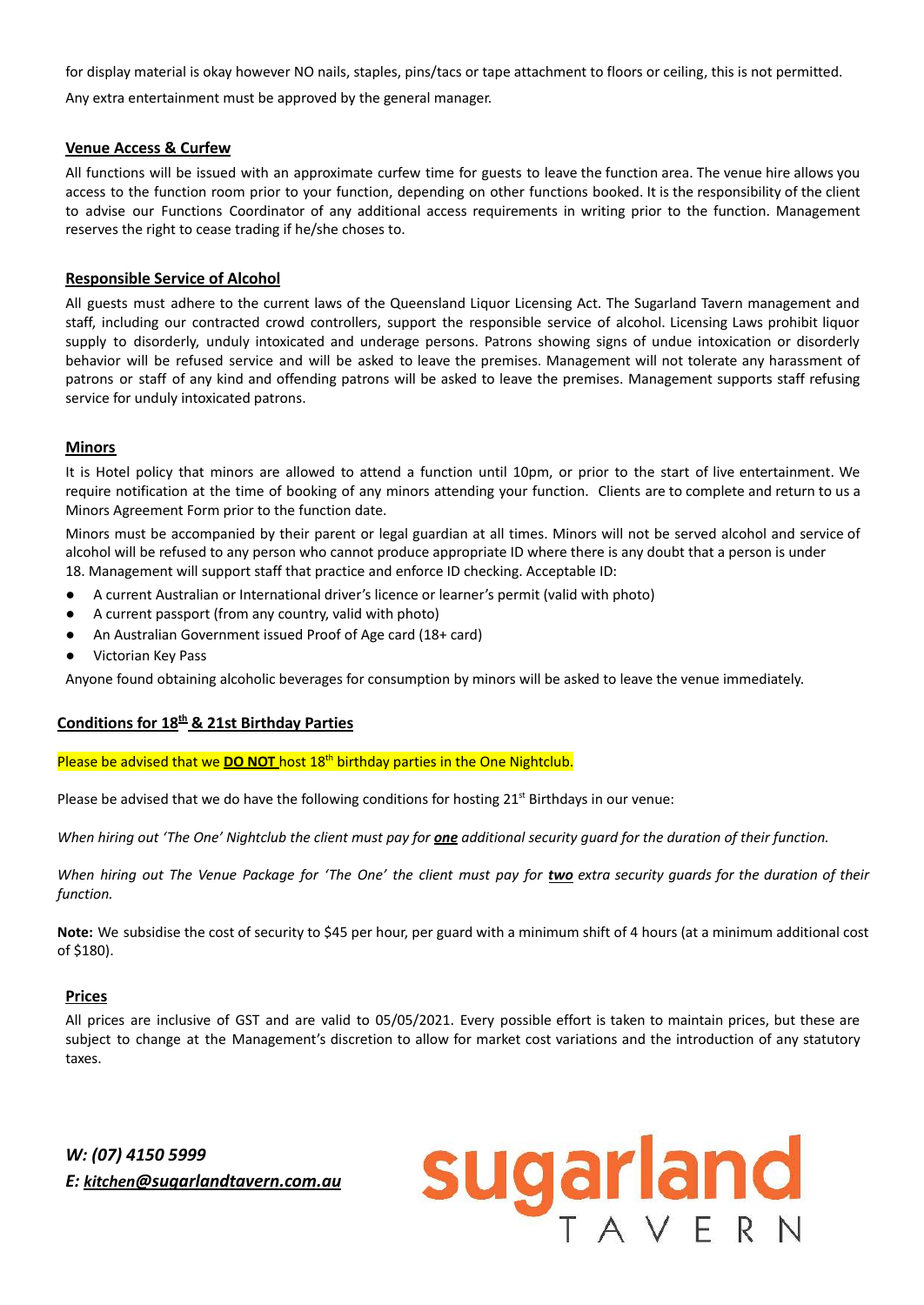#### **MINORS AGREEMENT**

If Management are not notified of any minors attending a function, the Sugarland Tavern can refuse entry even if the minor is with their parent(s) or legal guardian(s). To allow a minor to attend a function, please complete and return this form to the Functions Coordinator at least 48 hours prior to your function. The Sugarland Tavern has the final right of refusal in any situation.

I understand and agree with the above policy and will provide the names and ages of all minors attending our function. I agree to the policy that all minors are not allowed to consume alcohol. If a minor is caught consuming alcohol or entering a prohibited area of the Hotel, I agree that he/she and their parent(s)/legal guardian(s) will be asked to leave the premises.

#### *We require a full guest list 24 hours prior to the event. Clearly stating if a "Plus One" is allowed by each guest's name.*

| <b>Minors Details</b>                                                                                                                                                                                                          |                                 |
|--------------------------------------------------------------------------------------------------------------------------------------------------------------------------------------------------------------------------------|---------------------------------|
|                                                                                                                                                                                                                                | Age : _______________________   |
|                                                                                                                                                                                                                                | Age : _________________________ |
|                                                                                                                                                                                                                                | Age : _________________________ |
| Name: Name and the second contract of the second contract of the second contract of the second contract of the second contract of the second contract of the second contract of the second contract of the second contract of  | Age : _________________________ |
|                                                                                                                                                                                                                                |                                 |
| Name: with a state of the state of the state of the state of the state of the state of the state of the state of the state of the state of the state of the state of the state of the state of the state of the state of the s | Age : _________________________ |
|                                                                                                                                                                                                                                | Age : ________________________  |
|                                                                                                                                                                                                                                | Age:                            |
|                                                                                                                                                                                                                                |                                 |
|                                                                                                                                                                                                                                |                                 |
| Name: Name and the second contract of the second contract of the second contract of the second contract of the second contract of the second contract of the second contract of the second contract of the second contract of  |                                 |
|                                                                                                                                                                                                                                | Age : _______________________   |
| Name: with a state of the state of the state of the state of the state of the state of the state of the state of the state of the state of the state of the state of the state of the state of the state of the state of the s | Age:                            |
|                                                                                                                                                                                                                                |                                 |
| Name: Name and the second contract of the second contract of the second contract of the second contract of the second contract of the second contract of the second contract of the second contract of the second contract of  |                                 |
| W: (07) 4150 5999<br>E: kitchen@sugarlandtavern.com.au                                                                                                                                                                         | <b>sugarland</b>                |
|                                                                                                                                                                                                                                |                                 |